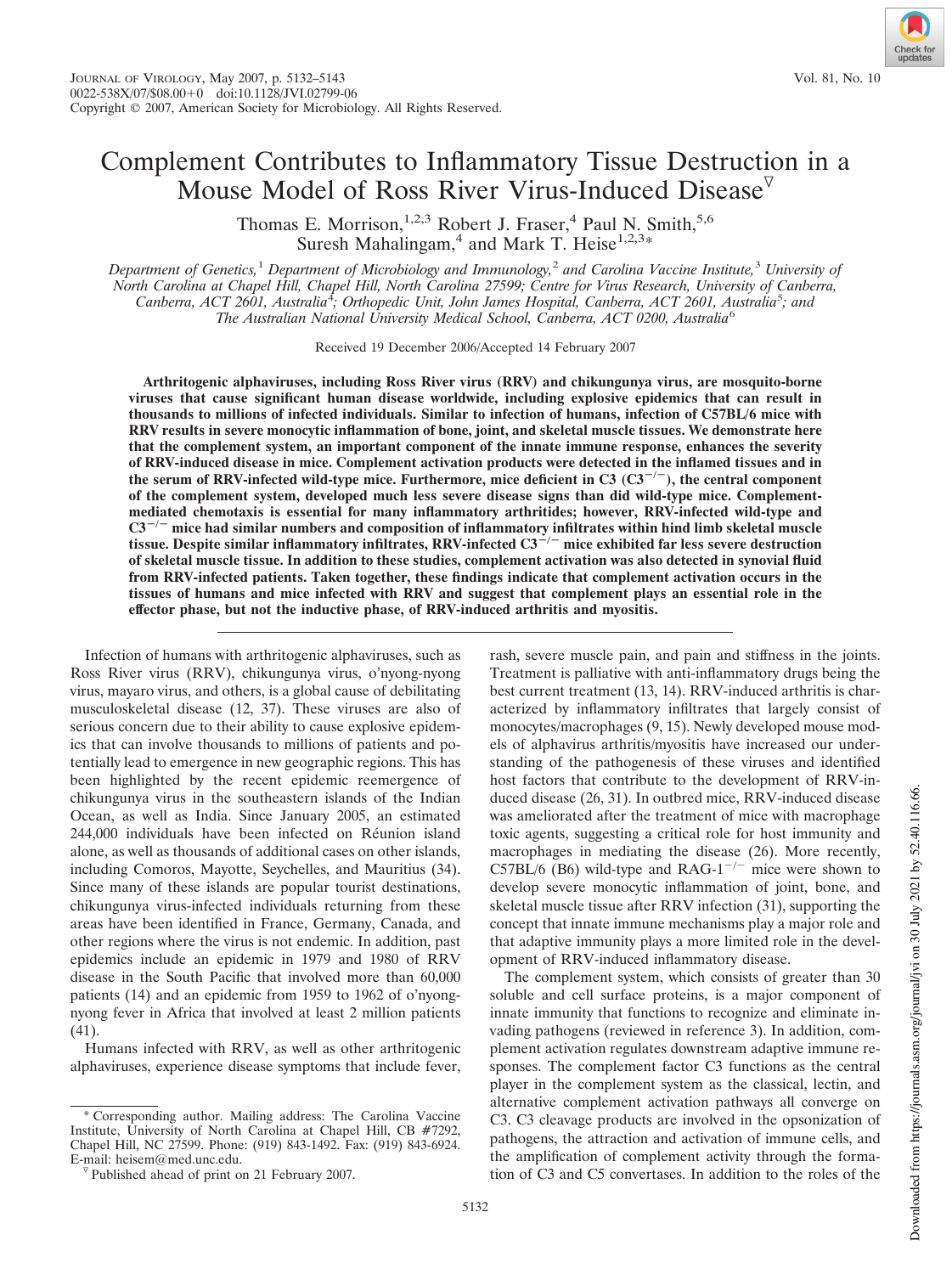complement system in pathogen recognition and immunoregulation, complement has been demonstrated to have a pathogenic role in ischemic, inflammatory, and autoimmune diseases.

Complement has been demonstrated to play a protective role in mouse models of some viral infections, including West Nile virus infection (28, 29) and influenza virus infection (24). However, the role of complement in alphavirus pathogenesis is less clear. In mice, complement has been shown to limit the growth and spread of the Sindbis group alphavirus AR339 (20, 22). Interestingly, complement-depleted mice also had extended survival times after lethal AR339 infection, suggesting a potential immunopathologic role for complement. In humans, studies of RRV-infected patients have thus far failed to detect evidence of immune complexes in serum or synovial exudates (10); however, alternative roles for complement in mediating disease have not been thoroughly investigated.

In the present study, we assessed the role of complement in the pathogenesis of RRV infection. Similar to wild-type mice, we found that mice deficient in C3  $(C3^{-/-})$  develop inflammation of bone, joint, and skeletal muscle tissue after RRV infection. However, despite similar virus titers,  $C3^{-/-}$  mice exhibited far less severe disease signs and tissue damage compared to wild-type mice, suggesting that complement activation does not contribute to the recruitment of inflammatory cells into the RRV-infected tissues but is essential for RRV-induced damage to these tissues. Importantly, we also demonstrate that complement activation occurs in the joints of RRVinfected humans, suggesting that complement activation may play a central role in the pathogenesis of alphavirus-induced inflammatory disease.

### **MATERIALS AND METHODS**

**Viruses and cells.** Viral stocks of the T48 strain of RRV were generated by in vitro transcription off of SacI-linearized plasmid pRR64 (generously provided by Richard Kuhn, Purdue University), which encodes the full-length T48 cDNA clone (25), by using SP6-specific mMessage mMachine in vitro transcription kits (Ambion). The T48 stain of RRV was initially isolated from *Aedes vigilax* mosquitoes in Queensland, Australia (8). Prior to cDNA cloning, the virus was passaged 10 times in suckling mouse brain, followed by two passages on Vero cells (6). Full-length transcripts were electroporated into BHK-21 cells (ATCC CRL 8544) by using a Bio-Rad electroporator as described previously (17). Culture supernatants were harvested 24 h after electroporation, centrifuged for 20 min at 3,000 rpm, divided into aliquots, and stored at  $-80^{\circ}$ C. Virus was titrated by plaque assay on BHK-21 cells as described previously (36).

BHK-21 cells were grown in  $\alpha$ -minimal essential medium (Gibco) supplemented with 10% donor calf serum, 10% tryptose phosphate broth, and 0.29 mg of L-glutamine/ml.

Mice.  $C3^{-/-}$  and RAG-1<sup> $-/-$ </sup> mice (both on the B6 background) and B6 control mice were obtained from The Jackson Laboratory (Bar Harbor, ME) and bred in house. Animal housing and care at the University of North Carolina at Chapel Hill (UNC) were in accordance with all UNC Institutional Animal Care and Use Committee guidelines. Although RRV is classified as a biosafety level 2 pathogen, due to its exotic nature all mouse studies were performed in a biosafety level 3 laboratory. Mice were inoculated in the left rear footpad with 10<sup>3</sup> PFU of virus in diluent (phosphate-buffered saline [PBS]-1% donor calf serum) in a 10- $\mu$ l volume. Mock-infected animals received diluent alone. Mice were monitored for disease signs and weighed at 24-h intervals. The clinical signs of disease were determined by assessing grip strength and altered gait as previously described (31).

**Virus titers.** RRV tissue titers were determined by plaque assay on BHK-21 cells as previously described (31).

**Histological analysis.** Tissues were stained with hematoxylin and eosin (H&E) and analyzed as previously described (31). For the assessment of Evans blue dye (EBD) uptake into muscle fibers, 1% EBD (Sigma) in PBS (sterile-filtered) was injected into the peritoneal cavity of mock- or RRV-infected mice at various times postinfection. At 6 h postinjection, mice were perfused through the heart for 10 min with PBS–4% paraformaldehyde (pH 7.3). Quadriceps muscles were removed, embedded in optimal cutting temperature compound (Tissue-Tek), and frozen in an isopentane histobath. Cryosections were mounted with DAPI (4,6-diamidino-2-phenylindole)-containing Vectashield (Vector Laboratories) and analyzed by fluorescence microscopy. EBD-positive cells showed a bright red emission.

**Immunoblot analysis.** Dissected ankles and quadriceps skeletal muscle tissue were homogenized with 1.0-mm glass beads by using a mini-bead beater (Cole-Parmer) in radioimmunoprecipitation assay lysis buffer (50 mM Tris [pH 8.0], 150 mM NaCl, 1% Nonidet P-40, 0.5% deoxycholate, and 0.1% sodium dodecyl sulfate [SDS] supplemented with Complete protease inhibitor cocktail [Roche]). Total protein concentrations were determined by using the Coomassie Plus assay kit (Pierce). Dilutions of serum or 20 to 30  $\mu$ g of protein were diluted in an equal volume of  $2\times$  SDS sample buffer, and SDS-polyacrylamide gel electrophoresis was performed. Proteins were transferred onto polyvinylidene fluoride membranes (Bio-Rad). Membranes were blocked in  $1 \times PBS-5\%$  milk-0.1% Tween 20 and incubated with goat anti-mouse C3 antibody (1:1,000; Cappel) overnight at  $4^{\circ}$ C or with anti- $\alpha$  tubulin (1:5,000; Sigma) for 1 h at room temperature. Membranes were washed in PBS–0.1% Tween 20 and incubated with rabbit anti-goat-horseradish peroxidase (1:10,000; Sigma) for 1 h at room temperature. After a washing step, proteins were visualized by enhanced chemiluminescence (Amersham) according to the manufacturer's instructions.

**In situ hybridization.** In situ hybridization was performed as described previously (16). Briefly, an <sup>35</sup>S-labeled RRV-specific riboprobe (complementary for RRV nucleotides 7300 to 7775) was generated with an SP6-specific MAXIscript in vitro transcription kit (Ambion) from a NotI-linearized plasmid. A riboprobe complementary for the EBER2 gene from Epstein-Barr virus was used as a negative control. Deparaffinized tissue sections were hybridized with  $5 \times 10^4$  cpm of <sup>35</sup>S-labeled riboprobes/µl overnight. Tissues were washed, dehydrated through graded ethanol, and immersed in NTB autoradiography emulsion (Kodak). After development, sections were counterstained with hematoxylin, and silver grain deposition was analyzed by light microscopy.

**Cytospins and flow cytometry.** Mice were inoculated as described above; sacrificed by exsanguination at 5, 7, and 10 days postinfection; and perfused for 10 min with  $1\times$  PBS. Quadriceps muscles were dissected, minced, and incubated for 2 h with vigorous shaking at 37°C in digestion buffer (RPMI, 10% fetal bovine serum, 15 mM HEPES, 2.5 mg of collagenase A [Roche]/ml, 1.7 mg of DNase I [Sigma]/ml). For cytospins, a portion of the digests was deposited onto glass slides by centrifugation in the Cytofuge 2 cytocentrifuge system (StatSpin), and the cells were Wright-Giemsa stained (Sigma). For flow cytometry, cells were passed through a 70-µm-pore-size cell strainer, resuspended in 44% Percoll, layered on lympholyte-M (Cedarlane), and centrifuged for 30 min at 2,500 rpm. Banded cells were collected and washed in wash buffer  $(1 \times$  Hanks balanced salt solution, 15 mM HEPES), and the total viable cells were determined by trypan blue exclusion. Cells were incubated with anti-mouse  $Fe\gamma RII/III$  (2.4G2; BD Pharmingen) for 20 min on ice to block nonspecific antibody binding and then stained in fluorescence-activated cell sorting staining buffer  $(1 \times$  Hanks balanced salt solution, 1% fetal bovine serum, 2% normal rabbit serum) with the following antibodies from eBioscience: NK1.1-PE, CD3-fluorescein isothiocyanate, CD4 biotin,  $CD8\alpha$ -APC, and CD11b-APC. Biotin conjugates were detected with Streptavidin-PerCP (eBioscience). Cells were fixed overnight in 2% paraformaldehyde and analyzed on a FACSCalibur (Becton Dickinson) by using CellQuest software.

**Patient samples.** Synovial aspirates were collected by needle biopsy from five adult male patients (age range, 30 to 45 years) suffering from acute cases of RRV-induced polyarthritis and located in the Murray-Goulburn Valley, Victoria, Australia. Collections were carried out at the Royal Melbourne Hospital, University of Melbourne, Melbourne, Australia. As a control, synovial aspirates from three osteoarthritis patients were also analyzed. Synovial aspirates from osteoarthritis patients were obtained from the John James Hospital, Canberra, Australia. All collections were performed in accordance with the Australian Capital Territory Health Community Care, Human Research Ethics, and The Royal Melbourne Hospital Human Ethics Committee and were performed by trained clinical rheumatologists. Samples were taken at the time of knee joint arthroplasty, and joints were aspirated prior to arthrotomy. Patients were diagnosed as suffering primary osteoarthritis with no evidence of an inflammatory arthropathy, and none of the patients had taken nonsteroidal anti-inflammatory drugs in the 8 weeks prior to surgery. After the collection of synovial aspirates, the cells were separated from the joint fluid by centrifugation. Synovial fluid samples were stored at  $-80^{\circ}$ C befor measurement of the C3a levels.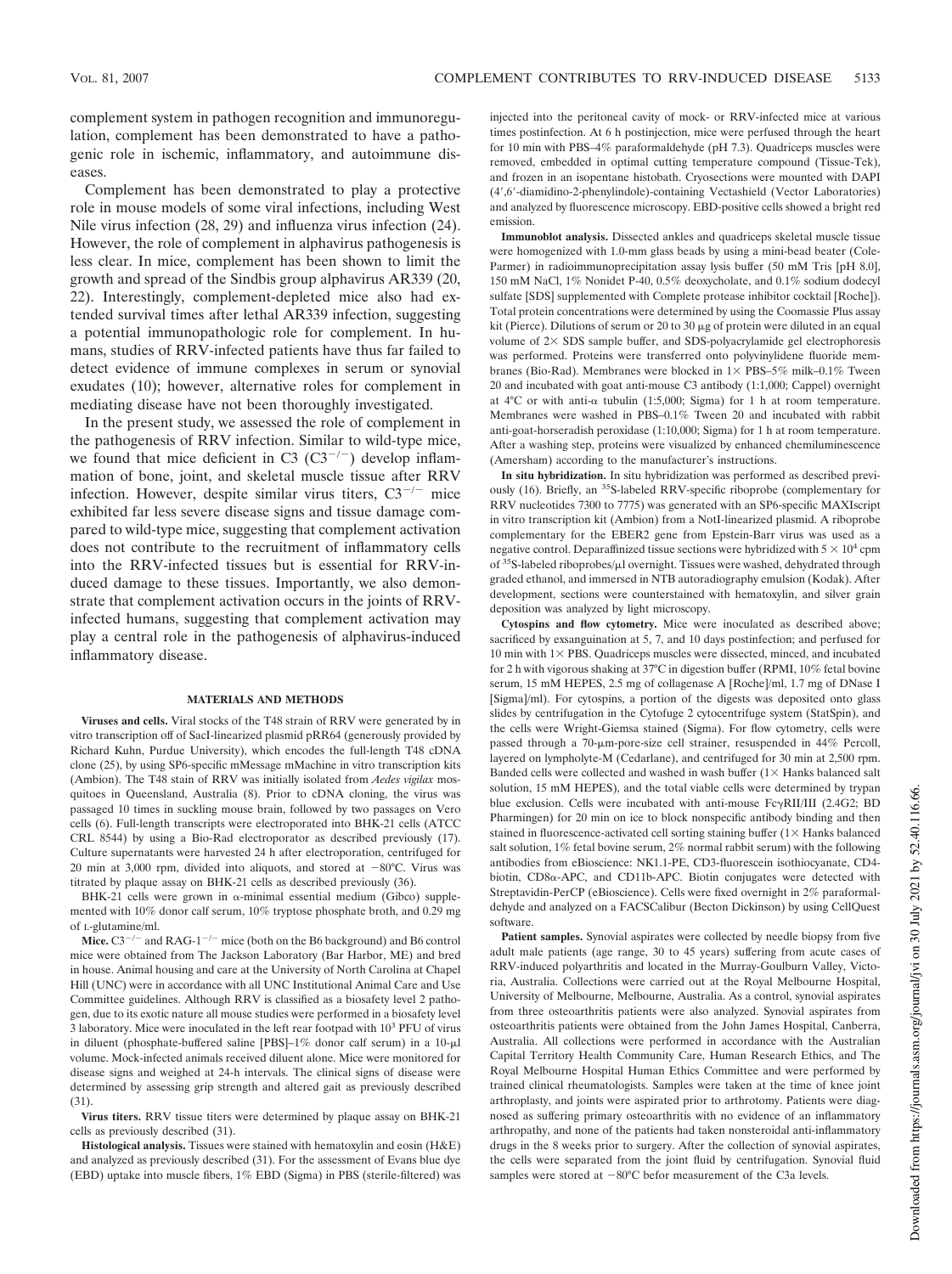**C3a measurement.** Measurement of C3a in synovial aspirates was carried out using a BD OptEIA Human C3a ELISA kit (BD Biosciences) according to the manufacturer's instructions. The mean absorbance was calculated for each set of duplicate standards, controls, and samples, and the C3a concentration of the samples was determined by using a standard curve.

**Statistical analyses.** Virus titers and inflammatory cell numbers were evaluated for statistically significant differences by unpaired *t* tests using GraphPad InStat3 software. For C3a analysis and clinical scores, data were statistically analyzed by the Mann-Whitney test using GraphPad InStat3 software. A *P* value of  $\leq 0.05$  was considered significant.

## **RESULTS**

C3<sup>-/-</sup> mice develop less severe disease following RRV in**fection.** Previous studies demonstrated that 24-day-old B6 mice infected with RRV developed severe disease characterized by loss of hind limb gripping ability, altered gait, and lack of weight gain, and these disease signs correlated with severe inflammation of bone, joint, and skeletal muscle tissue (31). Since complement has been shown to play an important role in inflammatory cell recruitment in numerous model systems, studies were initiated to assess the role of complement in RRV pathogenesis. 24-day-old mice deficient in the complement component C3  $(C3^{-/-})$  and control B6 mice were infected with 1000 PFU of RRV and mice were monitored for the development of disease signs. As previously reported, infection of wild-type B6 mice resulted in severe disease with peak clinical scores at day 10 (5.7  $\pm$  0.75) and day 12 (5.8  $\pm$  1.2) postinfection (Fig. 1A). In contrast, only very mild signs of disease were observed in RRV-infected  $C3^{-/-}$  mice at day 10 (1.0  $\pm$  0.9) and day 12 (0.7  $\pm$  0.6) postinfection (Fig. 1A). In addition, RRV-infected B6 mice lost weight between 7 and 12 days postinfection (dpi), which correlated with peak clinical scores, whereas RRV-infected  $C3^{-/-}$  mice did not lose weight at any time during the infection and in fact showed only a slightly slower rate of weight gain compared to mock-infected mice (Fig. 1B). Interestingly, the role of complement in RRV-induced disease is likely to be antibody-independent since RAG- $1^{-/-}$  mice (31), as well as  $\mu$ MT mice (data not shown), develop RRV disease similar to wild-type B6 mice.

**Complement is activated in response to RRV infection.** To determine whether the complement system was activated during RRV infection, immunoblot analyses were performed to detect C3 activation products in serum samples collected from mock-infected and RRV-infected mice at various times postinfection. C3 activation products were not detected in the serum at 2 dpi (the time point of peak virus titers in the serum) (31) or 5 dpi (data not shown). However, by 7 dpi immunoblot analyses detected an increase in fragments of  $\alpha$ C3 in the serum, including C3d and C3c (Fig. 2A). Next, immunoblot analyses were performed on homogenates of ankle joint tissues and skeletal muscle tissues harvested from perfused mock- or RRV-infected mice. An increase in total C3 ( $\beta$ C3 and  $\alpha$ C3) and a fragment of the C3 activation product iC3b were detected at 7 dpi in both ankle (Fig. 2B) and quadriceps muscle tissue (Fig. 2C) compared to mock-infected controls. The C3 activation product iC3b was also detected in joint and skeletal muscle tissues harvested from perfused RRV-infected RAG- $1^{-/-}$  mice (Fig. 2B and C), indicating that the complement system is activated in a T- and B-lymphocyte-independent manner in RRV-infected mice.



FIG. 1. RRV-induced disease is less severe in  $C3^{-/-}$  mice. Twentyfour-day-old C57BL/6J wild-type (WT) or  $C3^{-/-}$  mice were inoculated with  $10^3$  PFU of RRV by injection in the left rear footpad. Mockinfected mice were injected with diluent alone. (A) Mice were scored for the development of hind-limb dysfunction and disease based on the following scale: 0, no disease signs; 1, ruffled fur; 2, very mild hind-limb weakness; 3, mild hind-limb weakness; 4, moderate hind-limb weakness and dragging of hind limbs; 5, severe hind-limb weakness and/or dragging; 6, complete loss of hind limb function; 7, moribund; and 8, death. Each datum point represents the arithmetic mean  $\pm$  the SD of 4 (mock), 6 (wild type  $+$  RRV), or 11 (C3<sup>-/-</sup>  $+$  RRV) mice and are representative of three independent experiments.  $*, P < 0.001$ . (B) Mice were monitored for weight gain or loss at 24-h intervals. Each datum point represents the arithmetic mean  $\pm$  the standard deviation of 4 (mock), 6 (wild type  $+$  RRV), or 11 (C3<sup>-/-</sup>  $+$  RRV) mice and are representative of three independent experiments.

**Viral burdens and tissue tropism are similar in wild-type** and  $C3^{-/-}$  mice. The primary targets of RRV replication in vivo are cells within the periosteum and synovial tissue of bone and joints, cells within the perimysium, and skeletal muscle myofibers (31). To determine whether differences in virus titers within these tissues could explain the reduced severity of disease observed in RRV-infected  $C3^{-/-}$  mice, plaque assays were performed to compare the amount of infectious virus in joint and skeletal muscle tissues of RRV-infected B6 and  $C3^{-/-}$  mice at 1, 2, 3, 4, and 7 dpi. Significantly higher RRV titers were detected in ankle and quadriceps muscle tissue from wild-type mice at day 1 postinfection (Fig. 3A and B), and this difference was consistent in both limbs. The only statistically significant difference detected at days 2, 3, 4, and 7 postinfection was in quadriceps muscle tissue from the right hindlimb at 3 dpi, in which  $C3^{-/-}$  mice had slightly lower virus titers (Fig. 3C); however, no difference was detected in quadriceps muscle tissue from the left hind limb at this time point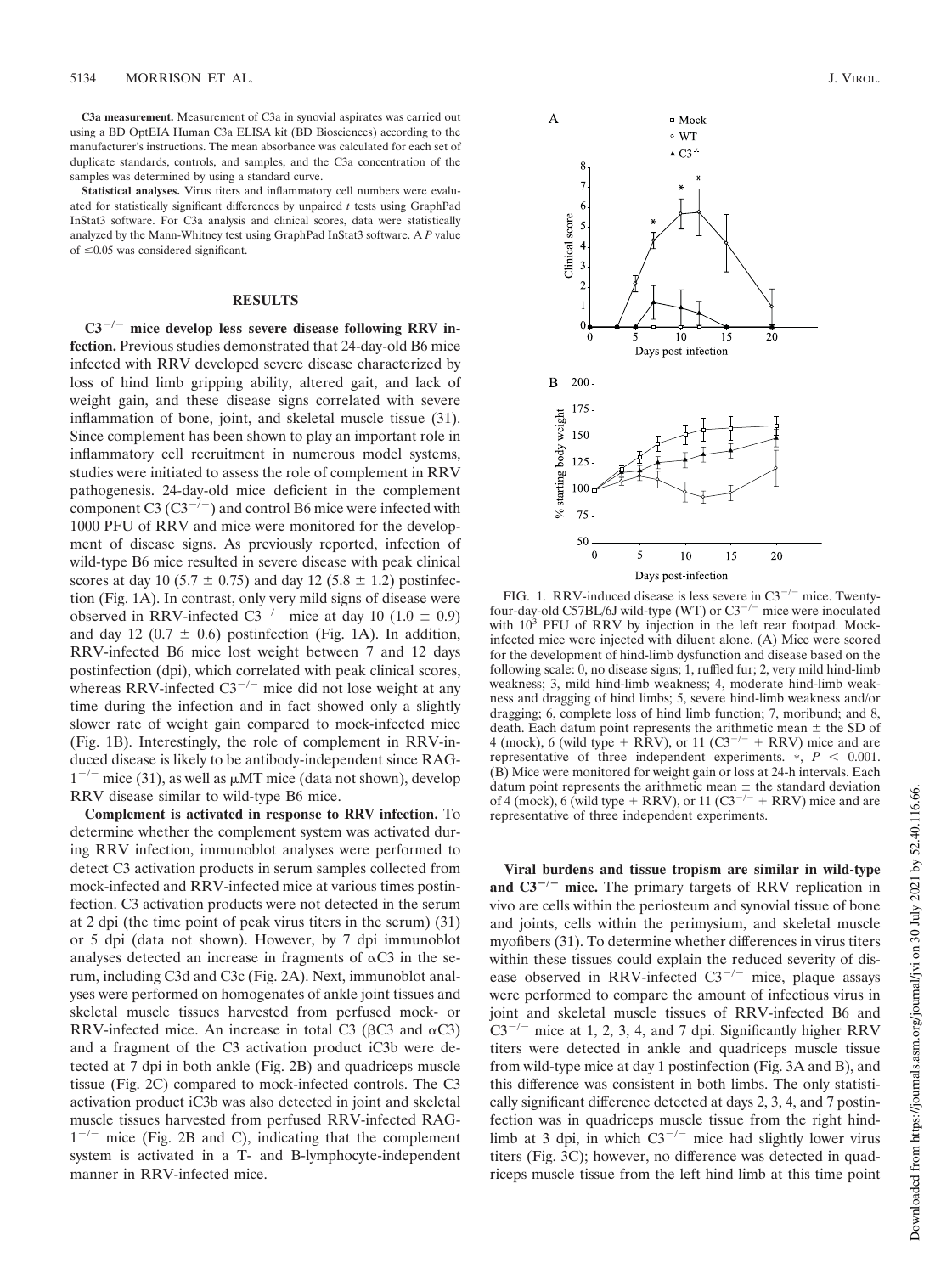

FIG. 2. Complement is activated during RRV infection. Twentyfour-day-old  $C57BL/6J$  wild-type,  $C3^{-/-}$ , or RAG-1<sup>-/-</sup> mice were infected with 10<sup>3</sup> PFU of RRV by injection in the left rear footpad. At 7 dpi, mice were euthanized, serum was collected, mice were perfused with  $1 \times$  PBS, and the left ankle or quadriceps muscle was homogenized in radioimmunoprecipitation assay lysis buffer. Immunoblot analyses were performed with polyclonal anti-murine C3 antibody (Cappel) or an anti- $\alpha$ -tubulin antibody as described in Materials and Methods. (A) Serum; (B) ankle tissue; (C) quadriceps muscle tissue.

(Fig. 3B and D). Importantly, virus titers in B6 and  $C3^{-/-}$  mice at 7 dpi, a time point that correlates with significant disease signs in wild-type mice, were similar in all tissues examined (Fig. 3).

The analysis of viral loads by plaque assay indicated that RRV-infected B6 and  $C3^{-/-}$  mice had similar levels of viral replication within the inflamed tissues at 2, 3, 4, and 7 dpi. However, the genetic deficiency of C3 could alter viral tropism for specific cells within tissues, and this potential difference would not be detected by plaque assay. Therefore, the specific sites of RRV replication in B6 and  $C3^{-/-}$  mice were assessed

by in situ hybridization on sections derived from ipsilateral and contralateral (relative to injection) hind-limb tissues using an <sup>35</sup>S-labeled riboprobe specific for RRV. At 24 h postinfection (hpi), RRV-specific signal was detected within cells of the periosteum lining bones of the hind limbs and cells within synovial tissue of the ankle joint in both B6 and  $C3^{-/-}$  mice (Fig. 4A). In addition, RRV-specific signal was detected in the perimysium of the quadriceps muscle of both strains of mice at 24 hpi (Fig. 4B). By 48 to 120 hpi, RRV-specific signal was detected in the skeletal muscle fibers of wild-type mice, indicating that the virus had spread from muscle connective tissues into muscle fibers. A similar distribution of RRV replication was detected in the skeletal muscle of RRV-infected  $C3^{-/-}$ mice. However, at 48 hpi in  $C3^{-/-}$  mice RRV-specific in situ signal was still confined to skeletal muscle connective tissues with spread into muscle fibers occurring by 72 hpi (Fig. 4B). No signal was detected in tissue sections from infected animals hybridized with a riboprobe specific for the EBER2 gene from Epstein-Barr virus (Fig. 4B) or in tissues from mock-infected animals hybridized with the RRV-specific riboprobe (data not shown). In addition, the sites of viral replication identified at each time point examined were similar in ipsilateral and contralateral tissues. These finding indicate that in the absence of C3 there may be a slight lag in muscle fiber infection, but the sites of RRV replication within hind-limb tissues were not altered.

**RRV infection induces inflammation but less severe tissue** destruction in C3<sup>-/-</sup> mice. RRV-induced inflammation in bone, joint, and skeletal muscle tissues of B6 mice is most severe at 7 to 10 dpi and resolves by 20 to 30 dpi (31). To compare tissue inflammation and pathology in RRV-infected  $C3^{-7}$  mice and control B6 mice, histological analyses of hind limb joint and skeletal muscle tissues were performed by staining fixed sections with H&E. Inflammation was not observed in synovial tissue or quadriceps skeletal muscle tissue from mockinfected mice (Fig. 5). In contrast, severe inflammation was observed in synovial tissue at 7 dpi (Fig. 5A). Inflammatory infiltrates were also observed in synovial tissue of RRV-infected  $C3^{-/-}$  mice (Fig. 5A), suggesting that C3 is not required for inflammatory cell recruitment into the joints after RRV infection. Similarly, inflammatory infiltrates were also observed in quadriceps skeletal muscle tissue of RRV-infected wild-type and  $C3^{-/-}$  mice at 7 and 10 dpi (Fig. 5B and C). Strikingly, despite the presence of large numbers of inflammatory infiltrates, skeletal muscle tissue pathology appeared to be much less severe in tissues from RRV-infected  $C3^{-/-}$  mice than in tissues from RRV-infected wild-type mice (Fig. 5B and C). To confirm that RRV infection of  $\overline{C3}^{-/-}$  mice results in less severe tissue pathology, quadriceps muscle tissue was examined at 20 dpi, a time point at which inflammation has resolved but tissue damage can be observed. In RRV-infected B6 mice, numerous areas of severely damaged skeletal muscle tissue were distributed throughout the sections (Fig. 6A and B). In addition, large numbers of myofibers with centralized nuclei were evident (the hallmark of skeletal muscle regeneration) (4, 38), suggesting that wide-scale injury had taken place (Fig. 6C). In contrast, neither severely damaged areas of the skeletal muscle tissue (Fig. 6D and E) nor large numbers of myofibers with centralized nuclei (Fig. 6F) were observed in sections from the quadriceps muscle of RRV-infected  $C3^{-/-}$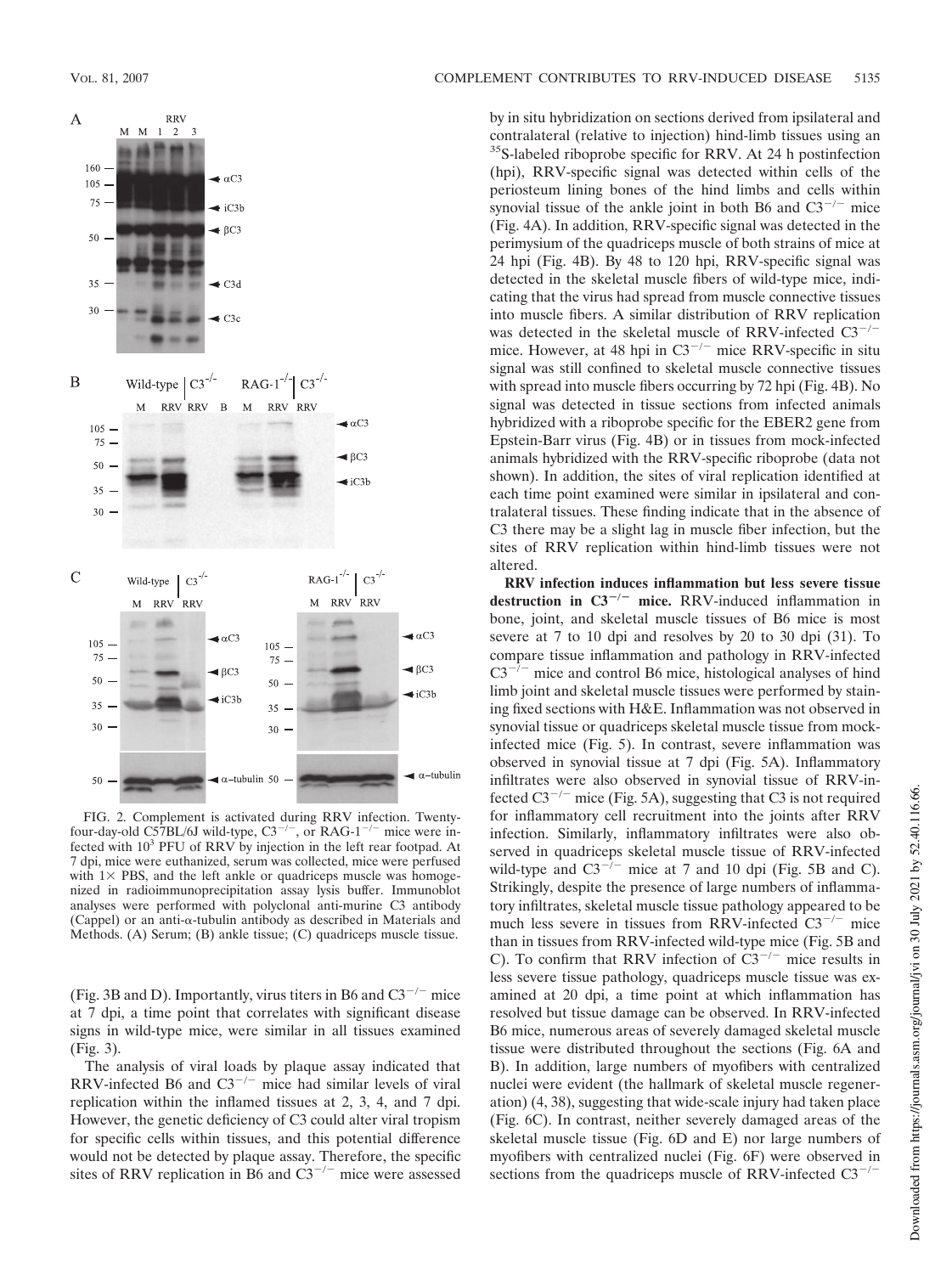

FIG. 3. RRV titers in ankle and skeletal muscle tissue. 24-day-old C57BL/6J wild-type ( $\bullet$ ) or C3<sup>-/-</sup> mice (O) were infected with 10<sup>3</sup> PFU of RRV by injection in the left rear footpad. At 1 dpi  $(n = 8 \text{ to } 9)$ , 2 dpi  $(n = 7 \text{ to } 8)$ , 3 dpi  $(n = 8 \text{ to } 9)$ , 4 dpi  $(n = 6)$ , and 7 dpi  $(n = 6 \text{ to } 7)$  the ankle and quadriceps muscle tissues were harvested and homogenized, and the amount of infectious virus present was quantified by plaque assay on BHK-21 cells. (A) Ankle (injected leg); (B) quadriceps muscle (injected leg); (C) ankle (noninjected leg); (D) quadriceps muscle (noninjected leg). The results are from two to three paired experiments, and a single animal is represented by one circle in each panel.  $P < 0.05$ .

mice at 20 dpi. These data suggest that although RRV infection induces inflammation in  $\overline{C3}^{-/-}$  mice similar to that observed in wild-type mice, tissue damage is much less severe. These results are consistent with the less severe disease signs observed in RRV-infected  $C3^{-/-}$  mice and suggest an important role for the complement system in regulating the nature of the RRV-induced inflammatory response.

To further confirm that RRV infection results in less severe damage to skeletal muscle tissue in  $C3^{-/-}$  mice compared to wild-type mice, EBD uptake was utilized to detect damaged muscle fibers in vivo. At 10 and 12 dpi (time points when RRV-induced disease signs are most severe), mock- and RRVinfected mice were injected intraperitoneally with 1% EBD. Six hours later the mice were perfused with 4% paraformaldehyde, frozen sections were generated, and EBD-positive cells (which show a bright red emission) were identified by fluorescence microscopy. Abundant EBD-positive muscle fibers were evident in sections generated from the quadriceps muscle of RRV-infected B6 mice at both 10 and 12 dpi (Fig. 7), whereas only sporadic EBD-positive fibers were detected in similar sections from RRV-infected  $C3^{-/-}$  mice (Fig. 7). These data, together with the histological analyses, indicate that in the absence of an intact complement system RRV infection induces inflammation of joint and muscle tissue; however, this inflammation is far less destructive than that observed in the presence of an intact complement system.

**The kinetics of inflammation and composition of inflammatory infiltrates is similar in RRV-infected wild-type and C3/ mice.** The histological and EBD studies suggested that RRV infection induces inflammatory infiltrates without severe tissue destruction in  $C3^{-/-}$  mice. However, it is difficult to determine from these studies the total number and/or the composition of those cellular infiltrates, and changes in either could explain the difference in tissue damage observed between wild-type and  $C3^{-/-}$  mice. Previous studies in humans and mice have demonstrated that RRV-induced inflammation is composed almost entirely of mononuclear infiltrates with a distinct lack of neutrophils (9, 15, 26, 31, 35). To confirm these findings, differential cell counts were performed on Giemsa-stained cytospins of collagenase-digested quadriceps muscle tissue from wild-type mice, a procedure that has been successfully used to isolate viable neutrophils (5). At 5 and 7 dpi,  $>98\%$  of total leukocytes were mononuclear, and the vast majority of these cells were highly vacuolated macrophages (data not shown).

Based on these findings, the composition of mononuclear inflammatory infiltrates in wild-type and  $C3^{-/-}$  mice was de-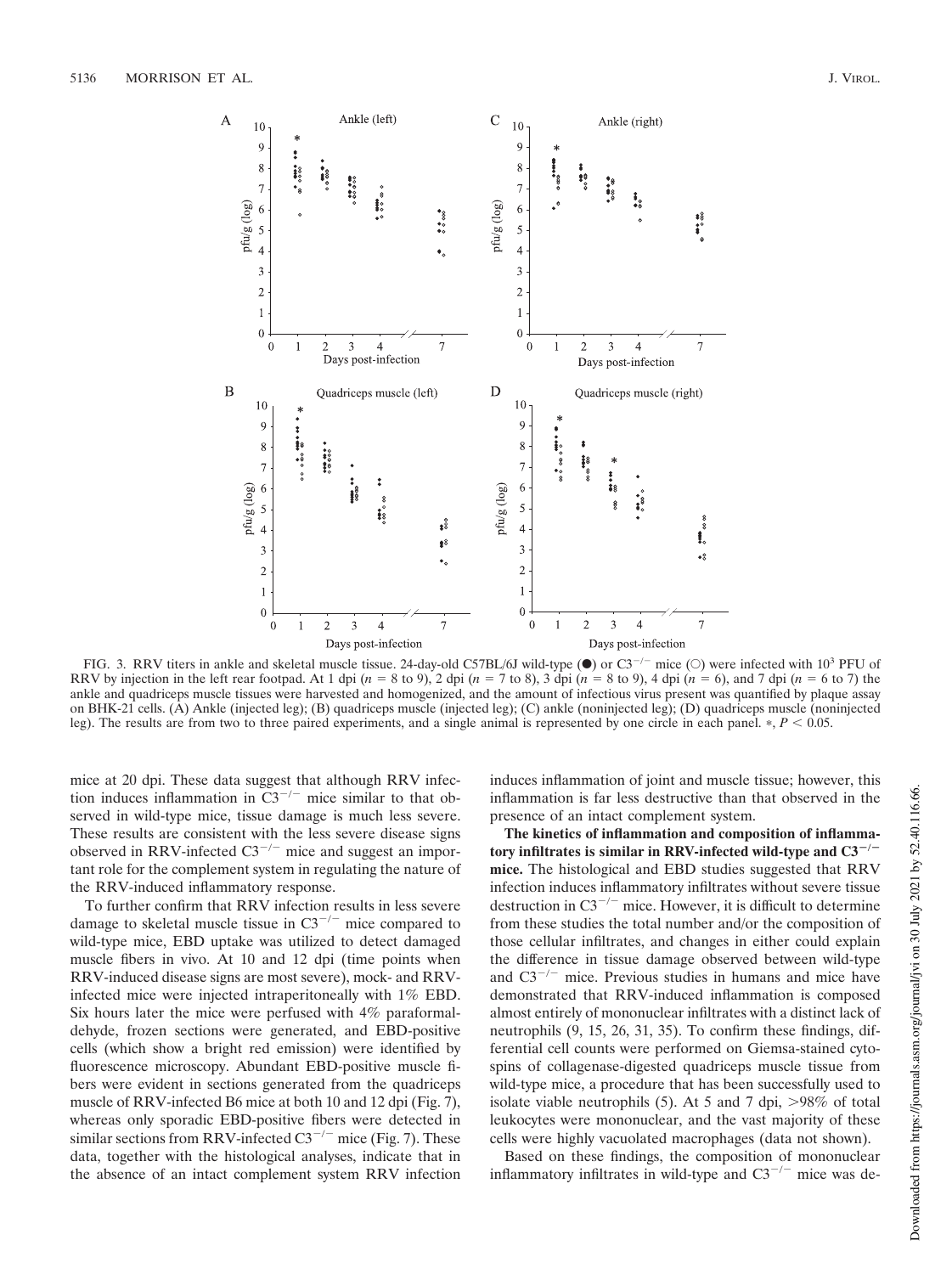

FIG. 4. RRV infection in hind limb bone, joint, and skeletal muscle. Twenty-four-day-old C57BL/6J wild-type or  $C3^{-/-}$  mice were infected with 10<sup>3</sup> PFU of RRV by injection in the left rear footpad. Mice were sacrificed at 24, 48, 72, 96, and 120 hpi and perfused with 4% paraformaldehyde. After decalcification of calcified tissues, 5- $\mu$ m-thick paraffin-embedded sections derived from the hind limbs were probed with an <sup>35</sup>S-labeled riboprobe complementary either to RRV or to the EBER2 gene from Epstein-Barr virus (control probe). (A) RRV-specific in situ signal in bones and joints of foot at 24 hpi. Two panels per strain showing signal in the periosteum (left panels) or synovial tissue (right panels) are presented. (B) RRV-specific in situ signal in quadriceps muscle tissue.

termined at various times postinfection. Single cell suspensions were generated from quadriceps muscle tissue from each of the hind limbs of RRV-infected wild-type and  $C3^{-/-}$  mice. The total leukocyte numbers were determined, and isolated cells were analyzed by flow cytometry. At 5, 7, and 10 dpi no statistically significant difference in the total number of cellular inflammatory infiltrates in RRV-infected wild-type and  $C3^{-/-}$ mice was detected (Fig. 8A).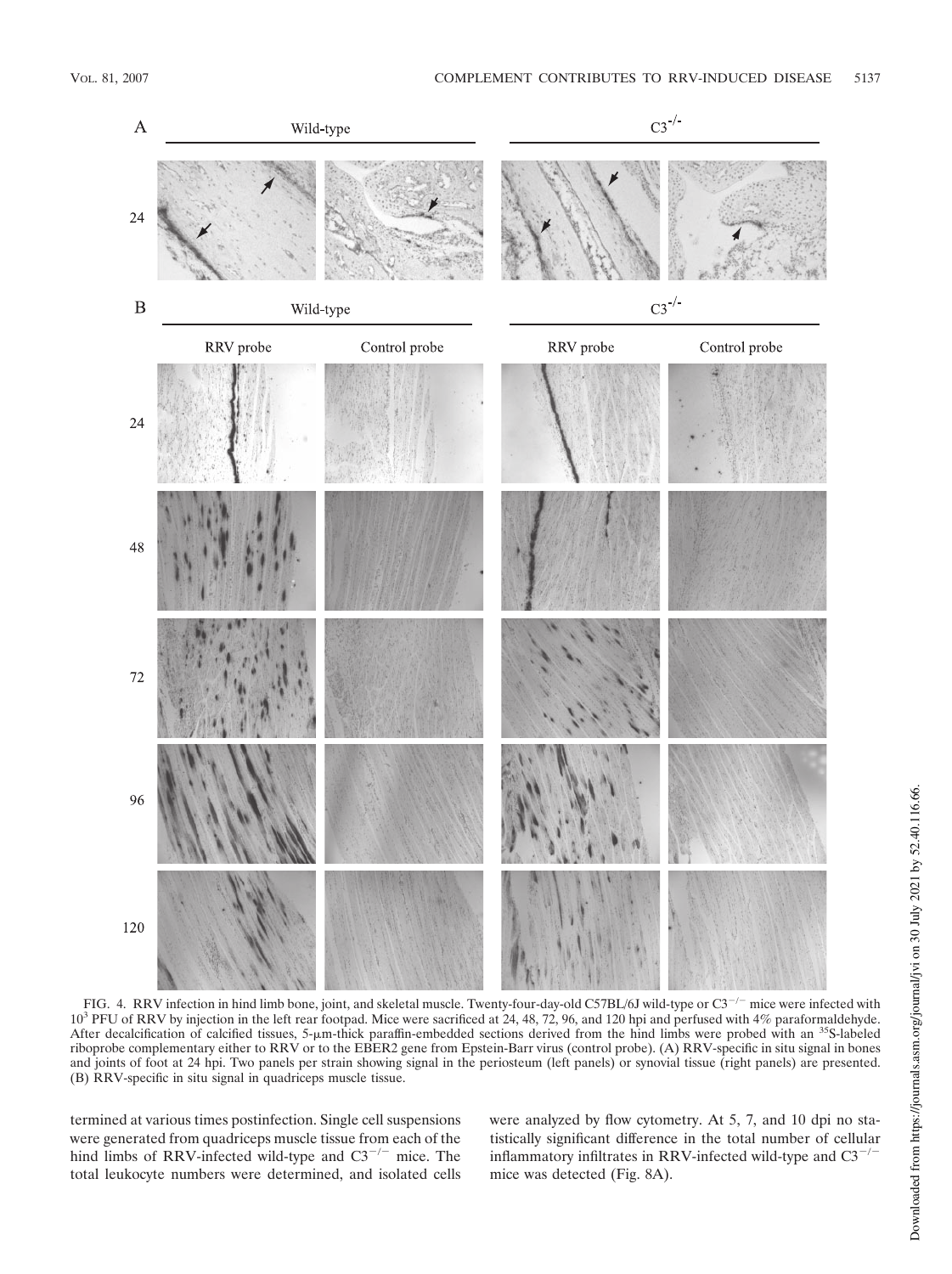

FIG. 5. RRV-induces inflammation in wild-type and  $C3^{-/-}$  mice. Twenty-four-day-old C57BL/6J wild-type or  $C3^{-/-}$  mice were infected with 10<sup>3</sup> PFU of RRV by injection in the left rear footpad. Mock-infected mice were injected with diluent alone. (A) At 7 dpi mice were perfused with 4% paraformaldehyde. After decalcification, 5-m-thick paraffin-embedded sections generated from ankle and foot tissues of the ipsilateral and contralateral leg (relative to injection site) of mock- and RRV-infected mice were stained with H&E. The images shown are from the ipsilateral leg and are representative of at least 6 mice per group. (B and C) At 7 and 10 days postinfection mice were perfused with 4% paraformaldehyde. Paraffin-embedded sections (5-µm thick) were generated from the quadriceps muscles of mock- or RRV-infected mice as in panel A and were stained with H&E. The images are representative of at least six mice per group.

Next, flow cytometry was performed to determine the proportion of macrophages, natural killer (NK) cells, and CD4 and  $CD8<sup>+</sup>$  T lymphocytes in the inflammatory infiltrates. These cell types were previously demonstrated to comprise the majority of the RRV-induced inflammatory infiltrate (31). At 7 dpi, the percentage and total number of CD11b inflammatory infiltrates were similar in RRV-infected wild-type and  $C3^{-/-}$ mice (Fig. 8B and C and Table 1). In addition, the percentages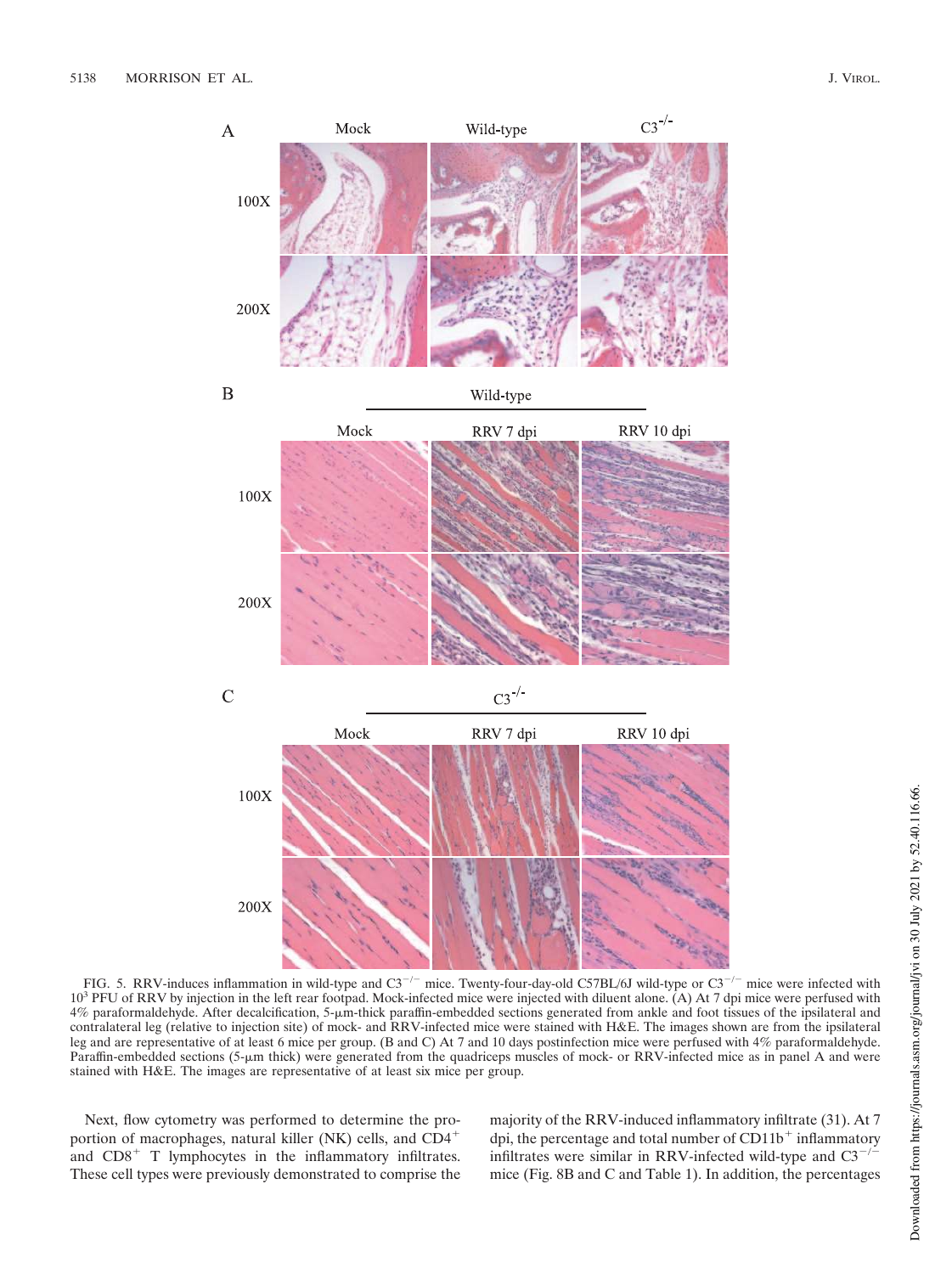

FIG. 6. Skeletal muscle damage is less severe in  $C3^{-/-}$  mice. Twentyfour-day-old C57BL/6J wild-type or  $C3^{-/-}$  mice were infected with  $10^3$ PFU of RRV by injection in the left rear footpad. At 20 dpi the mice were perfused with  $4\%$  paraformaldehyde, and  $5$ - $\mu$ m-thick paraffin-embedded sections generated from the quadriceps muscle of RRV-infected mice were stained with H&E. The images (magnification,  $\times$ 200) are representative of at least six mice per group.

and total numbers of NK cells  $(NK1.1<sup>+/CD3<sup>-</sup>)</sup>$  and total  $CD3<sup>+</sup>$  T lymphocytes was also similar in RRV-infected wildtype and  $C3^{-/-}$  mice (Fig. 8B, 8C, and Table 1). Interestingly, the percentage of  $CD4^+$  T lymphocytes was greater in inflam-

matory infiltrates isolated from RRV-infected  $C3^{-/-}$  mice. In contrast, RRV-infected wild-type mice had a greater percentage and greater number of  $CD8<sup>+</sup>$  T lymphocytes at this time point. The percentages and total numbers of CD11b<sup>+</sup>,  $NK1.1^+$ /CD3 $^-$ , and CD3<sup>+</sup> cells in RRV-infected wild-type and  $C3^{-/-}$  were also similar at 5 dpi (data not shown). Although a difference in a specific cell type not analyzed here cannot be ruled out, these data indicate that the overall kinetics, degree, and composition of RRV-induced inflammation are similar in wild-type and  $C3^{-/-}$  mice, indicating that complement is not critical for the recruitment of cells to the inflammatory site. However, in the absence of an intact complement system, the destructive nature of the inflammation is severely attenuated.

**Complement is activated in joints of RRV-infected humans.** The data presented thus far suggest that the complement system contributes to the severity of RRV-induced disease in mice; however, whether complement contributes to RRV-induced disease in humans is not well understood. Although immune complexes have not been detected in RRV-infected patients, a role for complement cannot be ruled out. In this regard, the C3a levels (a marker of C3 processing) in synovial fluid from RRV patients suffering from RRV-induced polyarthritis were assessed and compared to synovial fluid from humans with noninflammatory osteoarthritis. Synovial fluid from persons suffering from acute RRV-induced polyarthritis exhibited significantly higher levels of C3a compared to samples from osteoarthritis patients (Fig. 9). Differences in C3a levels in RRV versus osteoarthritis samples were statistically significant  $(P < 0.05)$ .

## **DISCUSSION**

We present data here that (i) demonstrate that infection of humans and mice with RRV results in activation of the complement system and (ii) establish an important role for the complement system in inflammatory tissue damage associated with RRV infection in mice. These studies, in addition to our previous work, indicate that RRV infection of B6 mice recapitulates many aspects of the human disease and thus serves as



FIG. 7. RRV-induced tissue damage is less severe in  $C3^{-/-}$  mice. Twenty-four-day-old C57BL/6J wild-type and  $C3^{-/-}$  mice were mock infected or infected with  $10^3$  PFU of RRV by injection in the left rear footpad. At 10 and 12 dpi, mice were injected intraperitoneally with  $1\%$  EBD, and 6 h later mice were perfused with 4% paraformaldehyde. Quadriceps muscle tissue was removed, and 10-m frozen sections were generated. The uptake of EBD (upper panels) and DAPI (lower panels) was visualized by fluorescence microscopy. Images (magnification,  $\times 100$ ) are representative of three mice per group.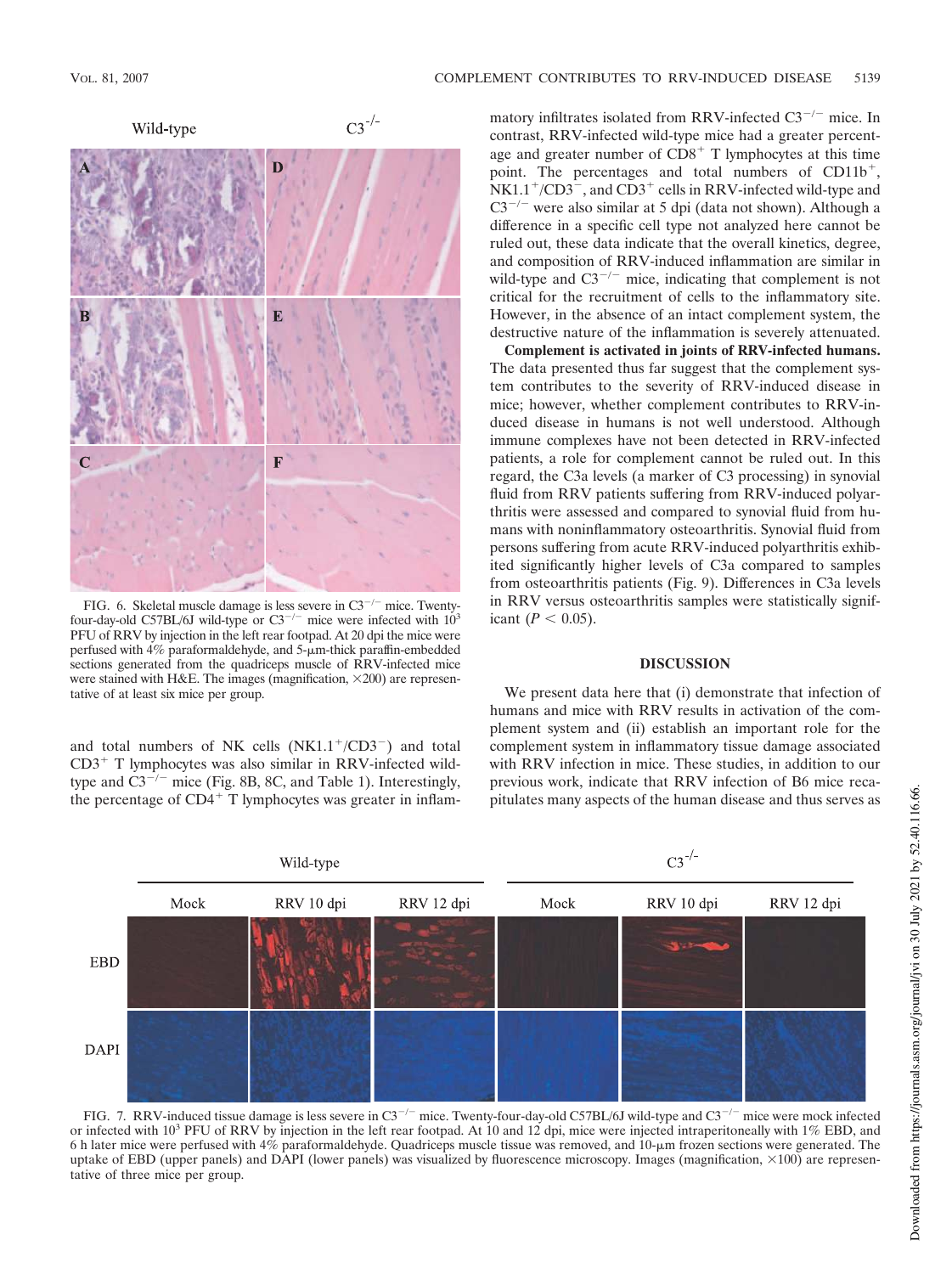

FIG. 8. Complement is not required for inflammatory cell recruitment in Ross river virus-infected mice. Twenty-four-day-old C57BL/6J WT and C3<sup>-/-</sup> mice were infected with 10<sup>3</sup> PFU of RRV by injection in the left rear footpad. (A) At 5, 7, and 10 dpi infiltrating cells were isolated from quadriceps muscle tissue as described in Materials and Methods, and the total cell number was determined. Differences were not statistically different by *t* test. (B) Cell surface staining of cells isolated from the quadriceps muscle at 7 dpi. Dot plots shown are representative of three mice. Two independent experiments gave similar results. (C) Total numbers of CD11b<sup>+</sup>, NK1.1<sup>+</sup>/CD3<sup>-</sup>, CD3<sup>+</sup>/CD4<sup>+</sup>, and CD3<sup>+</sup>/CD8<sup>+</sup> cells isolated from the quadriceps muscle of RRV-infected wild-type ( $\blacksquare$ ) and C3<sup>-/-</sup> ( $\square$ ) mice at 7 dpi. The data presented are the means  $\pm$  the standard errors of the mean of three mice per group and are representative of two independent experiments.  $\ast$ ,  $\dot{P}$  < 0.05.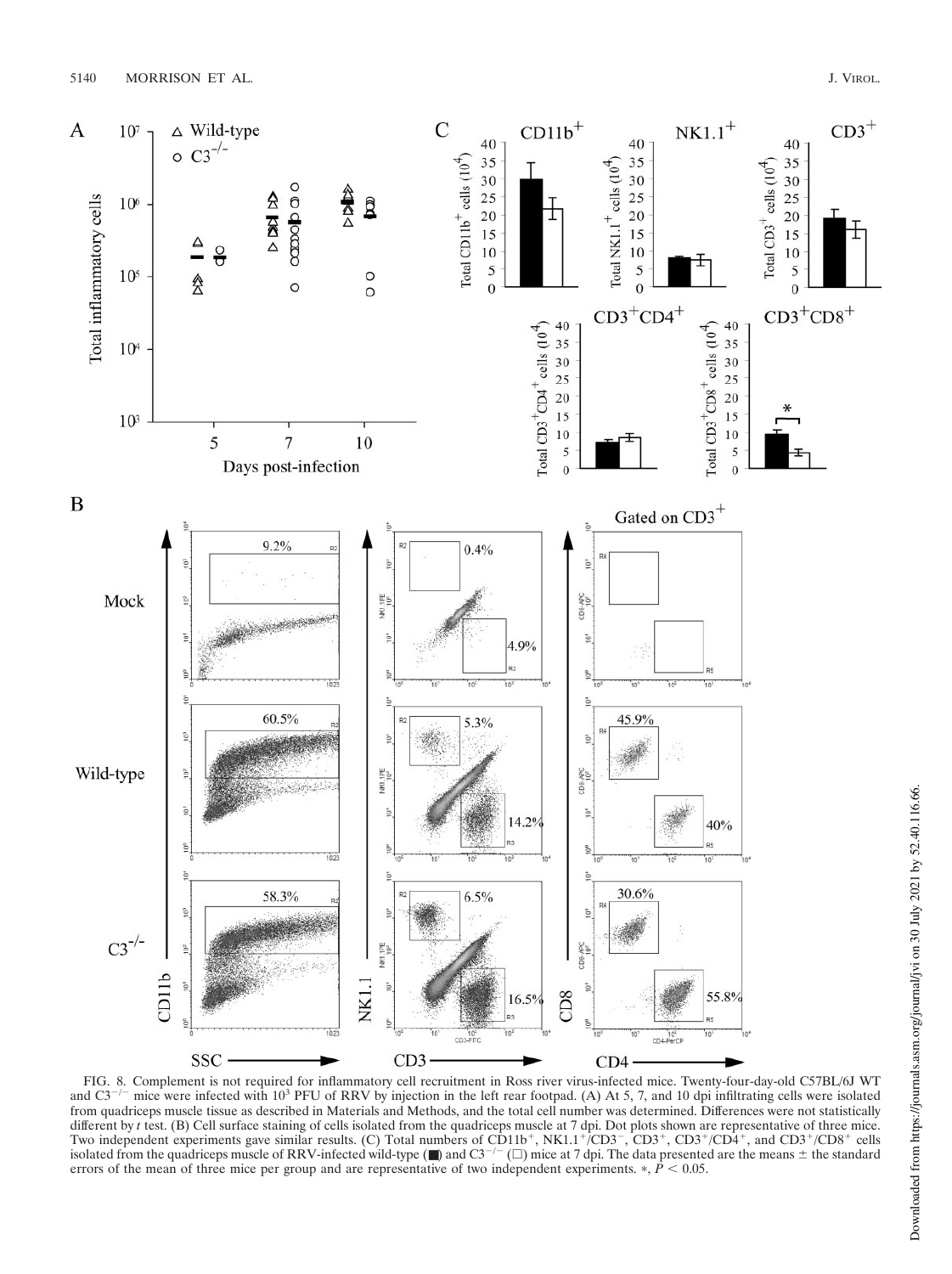TABLE 1. Cell type percentages of inflammatory infiltrates

| Cell type                                         | Mean $\%$ of culture $\pm$ SD |                |
|---------------------------------------------------|-------------------------------|----------------|
|                                                   | Wild type                     | $C3^{-/-}$     |
| $CD11b^+$                                         | $59.2 \pm 4.2$                | $55.2 \pm 0.0$ |
| $NK1.1^+/CD3^-$                                   | $6.0 \pm 0.4$                 | $8.0 \pm 0.0$  |
| $CD3+/NK1.1^-$                                    | $14.5 \pm 0.4$                | $16.6 \pm 0.3$ |
| $CD3^+$ $CD8^+$ (% of total)                      | $6.9 \pm 0.5$                 | $5.2 \pm 0.3$  |
| $CD3^+$ $CD4^+$ (% of total)                      | $5.4 \pm 0.2$                 | $9.3 \pm 0.2$  |
| $CD3^+$ $CD8^+$ (% of $CD3^+$ )                   | $47.7 \pm 0.4$                | $28.5 \pm 0.8$ |
| $CD3^+$ CD4 <sup>+</sup> (% of CD3 <sup>+</sup> ) | $37.4 \pm 0.5$                | $56.1 \pm 0.7$ |

an accurate model to study the pathogenesis of arthritogenic alphaviruses. The contribution of complement to tissue injury in this model was independent of inflammatory cell recruitment since both wild-type and  $C3^{-/-}$  mice displayed similar kinetics and compositions of cellular infiltrates at the inflammatory site.

Although complement has been reported to play a protective role in mouse models of West Nile virus infection (28, 29), influenza virus infection (24), and vesicular stomatitis virus infection (32), complement activation may be associated with more severe forms of other viral diseases, including dengue virus-induced disease and enhanced respiratory syncytial virus disease (ERD). Complement consumption has been observed in patients with dengue shock syndrome, a severe form of dengue virus infection that leads to vascular leakage, hypotension, and shock (2), and plasma SC5b-9 levels have been found to correlate with dengue hemorrhagic fever and dengue shock syndrome disease severity (1). In addition, bronchoconstriction in a mouse model of ERD was demonstrated to be complement and antibody dependent, supporting an important role for immune complex formation and complement activation in the pathogenesis of ERD (33).

In addition to our studies that implicate complement in alphavirus-induced arthritis, complement has been implicated in other mouse models of arthritic disease. Complement contributes to both the inductive phase (via C3d enhancement of B-cell responses) (7) and the inflammatory phase of type II collagen-induced arthritis. In contrast to our findings, which demonstrate a role for complement independent of inflammatory cell recruitment, complement activation in collagen-induced arthritis, as well as type II collagen MAb-induced arthritis, plays a critical role in the recruitment of cellular infiltrates into the affected joints (11, 18, 39).

Comparative analyses of the RRV-induced inflammatory infiltrates did not detect any major differences in wild-type or  $C3^{-/-}$  mice with respect to kinetics, the number of infiltrating cells, or the composition of inflammatory infiltrates, although differences in a minor cellular component not examined here cannot be ruled out. Importantly, similar numbers of macrophages, the predominate cell type observed in synovial fluid of RRV-infected patients (9), were isolated from the inflamed tissue of both wild-type and  $C3^{-/-}$  mice at 5 and 7 dpi. Interestingly, although similar numbers of total CD3<sup>+</sup> skeletal muscle infiltrates were detected in both strains, the percentage of  $CD3^+/CD4^+$  cells was higher in RRV-infected  $C3^{-/-}$  mice than in wild-type mice. Conversely, the percentage of  $CD3^{+}/$  $CD8<sup>+</sup>$  cells was lower in RRV-infected  $C3<sup>-/-</sup>$  mice than in

wild-type mice. These differences probably do not explain the difference in RRV-induced disease observed in wild-type and C3<sup>-/-</sup> mice, since both RAG-1<sup>-/-</sup> mice (31) and CD8<sup>-/-</sup> mice (unpublished observations) develop disease similar to that induced in wild-type mice. However, these results suggest a possible immunoregulatory role for complement during RRVinduced disease.

The histological analyses and EBD uptake studies reported here demonstrate a clear role for complement in mediating tissue injury after RRV infection. Although we cannot rule out that the differences in viral burdens detected at 1 dpi may have affected later phases of the disease, the differences in tissue injury are unlikely to be due solely to differences in viral loads since similar levels of viral replication were detected in the inflamed tissues of wild-type and  $C3^{-/-}$  mice at 2, 3, 4, and 7 dpi. The mechanism(s) by which complement mediates enhanced tissue injury in RRV-infected mice is still under investigation. Beyond their well-established roles in inflammatory cell recruitment, complement activation products induce cellular activation and promote the release of potent inflammatory molecules capable of enhancing tissue destruction, including reactive oxygen intermediates and proteolytic enzymes. A previous study demonstrated that treatment of mice with macrophage toxic agents prevented development of RRV-induced disease, indicating a critical role for macrophages (26). Thus, it is possible that complement activation products regulate the effector functions of inflammatory macrophages (the predominate RRV-induced cellular infiltrate) or other cellular infiltrates by engagement of complement receptors such as CR3 or CR4. Support for a similar idea has been demonstrated in a model of thrombohemorrhagic vasculitis in which interaction of the C3 split product iC3b with CR3 expressed on infiltrating neutrophils was found to be critical for blood vessel injury (19). Alternatively, RRV-induced formation of the membrane at-



FIG. 9. C3a levels are higher in synovial fluid from humans suffering from RRV-induced polyarthritis than in synovial fluid from humans with noninflammatory osteoarthritis. Synovial fluid samples from five individuals diagnosed with acute RRV-induced polyarthritis and three individuals with osteoarthritis were assessed for C3a levels using a Human C3a EIA kit (BD Biosciences). The data are presented as mean C3a levels (in ng/ml) in synovial fluid. The differences in C3a levels in RRV versus osteoarthritis samples were statistically significant  $(P < 0.05)$  as determined by the Mann-Whitney U test.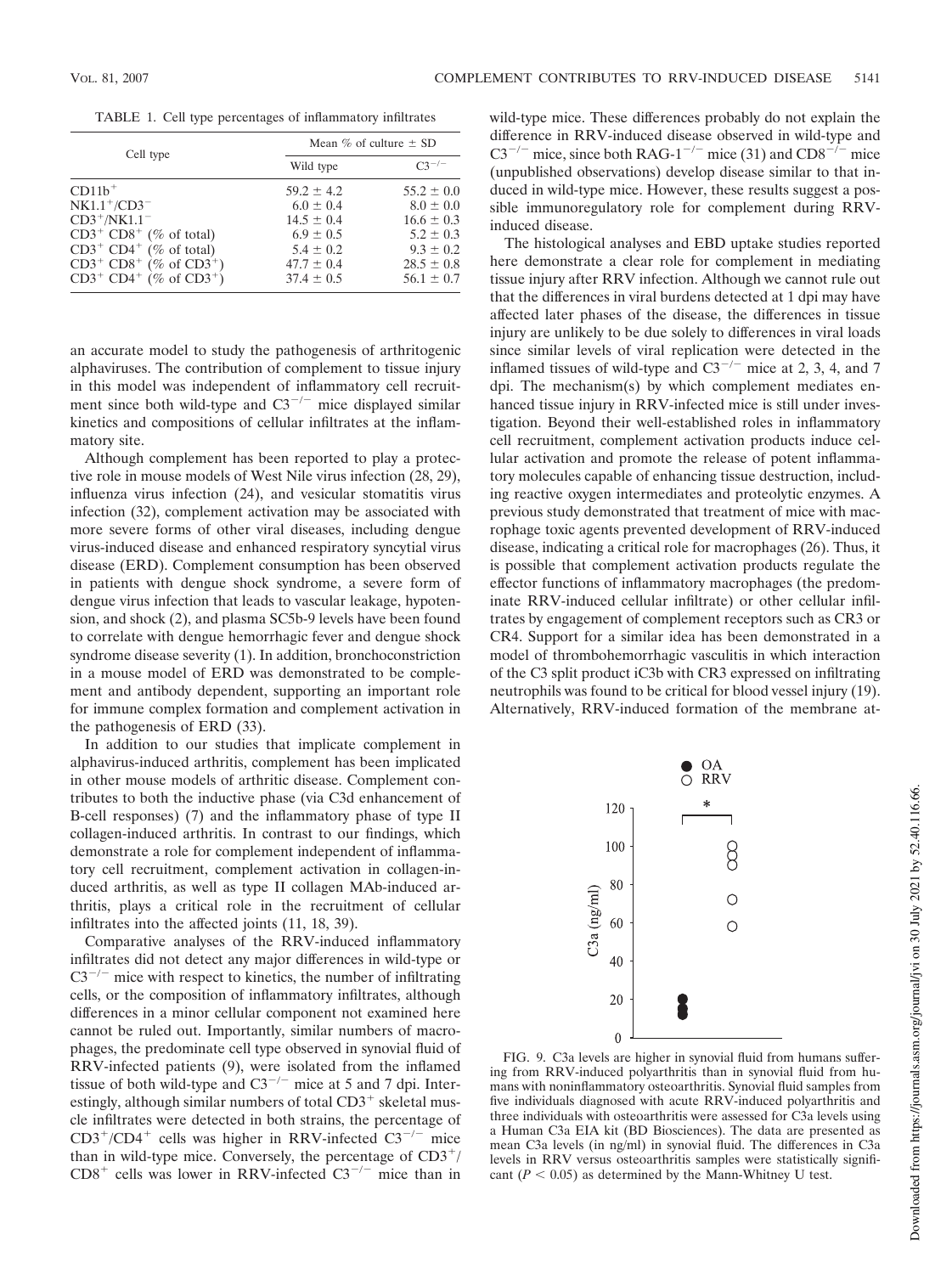tack complex, which is composed of the terminal complement components that participate directly in cell killing when present in lytic amounts, could also lead to exacerbated tissue injury.

Our immunoblot analyses in wild-type and  $RAG-1^{-/-}$  mice indicate that complement activation is detectable within the injured tissues at late times postinfection. The kinetics of this activation correlates with the development of inflammation and detectable signs of disease. In addition, complement activation products were not detectable in serum from RRV-infected mice until day 7 postinfection, a time point that occurs a full 5 days after peak serum viremia. The pathway(s) by which RRV infection stimulates complement activation is currently under investigation. The detection of complement activation products in joint and muscle tissue derived from RRVinfected RAG-1 $^{-/-}$  mice indicates that immune complexes are not required for RRV-induced complement activation. These findings are consistent with the lack of detection of immune complexes in synovial fluid from RRV-infected patients (10). Consistent with these findings, Sindbis virus, a related alphavirus, has been demonstrated to activate both the alternative and the classical (C4-dependent) complement activation pathways in an antibody-independent manner (23). Our preliminary results suggest that RRV-induced disease is not affected by the genetic ablation of factor B, a critical component of the alternative complement activation pathway. Therefore, there may be an important role for a lectin-dependent pathway or other C4-dependent pathways in mediating complement activation after RRV infection. Interestingly, the glycosylation status of Sindbis virus particles was shown to influence the ability of the virus to activate complement (21), suggesting that alphavirus glycoproteins may interact with the host complement system. Future studies are needed to assess the role of RRV glycoproteins and glycoprotein glycosylation in mediating RRV-induced complement activation and disease.

In addition to our studies with mice, we present evidence of complement activation in the synovial fluid of RRV-infected patients. The levels of C3a, a marker of C3 processing, were elevated in samples from RRV-infected patients compared to C3a detected in samples derived from patients diagnosed with osteoarthritis. This is the first demonstration that infection with an arthritogenic alphavirus results in complement activation within the joints. Although the role of complement in mediating joint pain in RRV-infected humans cannot be determined from these studies, these data suggest that our findings in the mouse model are consistent with at least some aspects of the human disease.

In summary, the complement system has been implicated in the pathogenesis of a number of inflammatory diseases, including other arthritides (27, 30, 40); however, the role of complement in virus-induced arthritic disease has not been well studied. The findings reported here support an important role for complement in the tissue destruction phase of RRV-induced inflammatory disease that is independent of inflammatory cell recruitment. Future studies directed at assessing the role of complement in alphavirus-induced arthritic disease in humans, such as those caused by RRV and chikungunya virus, may lead to the development of better treatments and therapeutics.

#### **ACKNOWLEDGMENTS**

This research was supported by NIH research grant R01 AR47190 and NHMRC grant 303404 (to S.M.). S.M. is the recipient of an NHMRC RD Wright Fellowship. T.E.M. was supported by NIH postdoctoral fellowship F32 AR052600-01.

We thank members of the Carolina Vaccine Institute and the Johnston laboratory for helpful scientific discussions. We thank Nancy Davis for critical reading of the manuscript. We also thank Janice Weaver, Robin Smith, and Wuhan Jiang at the LCCC/DLAM UNC histopathology core facility.

#### **REFERENCES**

- 1. **Avirutnan, P., N. Punyadee, S. Noisakran, C. Komoltri, S. Thiemmeca, K. Auethavornanan, A. Jairungsri, R. Kanlaya, N. Tangthawornchaikul, C. Puttikhunt, S. N. Pattanakitsakul, P. T. Yenchitsomanus, J. Mongkolsapaya, W. Kasinrerk, N. Sittisombut, M. Husmann, M. Blettner, S. Vasanawathana, S. Bhakdi, and P. Malasit.** 2006. Vascular leakage in severe dengue virus infections: a potential role for the nonstructural viral protein NS1 and complement. J. Infect. Dis. **193:**1078–1088.
- 2. **Bokisch, V. A., F. H. Top, Jr., P. K. Russell, F. J. Dixon, and H. J. Muller-Eberhard.** 1973. The potential pathogenic role of complement in dengue hemorrhagic shock syndrome. N. Engl. J. Med. **289:**996–1000.
- 3. **Carroll, M. C.** 2004. The complement system in regulation of adaptive immunity. Nat. Immunol. **5:**981–986.
- 4. **Charge, S. B., and M. A. Rudnicki.** 2004. Cellular and molecular regulation of muscle regeneration. Physiol. Rev. **84:**209–238.
- 5. **Cotter, M. J., and D. A. Muruve.** 2006. Isolation of neutrophils from mouse liver: a novel method to study effector leukocytes during inflammation. J. Immunol. Methods **312:**68–78.
- 6. **Dalgarno, L., C. M. Rice, and J. H. Strauss.** 1983. Ross River virus 26 s RNA: complete nucleotide sequence and deduced sequence of the encoded structural proteins. Virology **129:**170–187.
- 7. **Del Nagro, C. J., R. V. Kolla, and R. C. Rickert.** 2005. A critical role for complement C3d and the B-cell coreceptor (CD19/CD21) complex in the initiation of inflammatory arthritis. J. Immunol. **175:**5379–5389.
- 8. **Doherty, R. L., R. H. Whitehead, B. M. Gorman, and A. K. O'Gower.** 1963. The isolation of a third group A arbovirus in Australia, with preliminary observations on its relationship to epidemic polyarthritis. Aust. J. Sci. **26:** 183–184.
- 9. **Fraser, J. R., A. L. Cunningham, B. J. Clarris, J. G. Aaskov, and R. Leach.** 1981. Cytology of synovial effusions in epidemic polyarthritis. Aust. N. Z. J. Med. **11:**168–173.
- 10. **Fraser, J. R., A. L. Cunningham, J. D. Mathews, and A. Riglar.** 1988. Immune complexes and Ross River virus disease (epidemic polyarthritis). Rheumatol. Int. **8:**113–117.
- 11. **Grant, E. P., D. Picarella, T. Burwell, T. Delaney, A. Croci, N. Avitahl, A. A. Humbles, J. C. Gutierrez-Ramos, M. Briskin, C. Gerard, and A. J. Coyle.** 2002. Essential role for the C5a receptor in regulating the effector phase of synovial infiltration and joint destruction in experimental arthritis. J. Exp. Med. **196:**1461–1471.
- 12. **Griffin, D. E.** 2001. Alphaviruses, p. 917–962. *In* D. M. Knipe and P. M. Howley (ed.), Fields virology, 4th ed. Lippincott-Raven Publishers, Philadelphia, PA.
- 13. **Harley, D., D. Bossingham, D. M. Purdie, N. Pandeya, and A. C. Sleigh.** 2002. Ross River virus disease in tropical Queensland: evolution of rheumatic manifestations in an inception cohort followed for six months. Med. J. Aust. **177:**352–355.
- 14. **Harley, D., A. Sleigh, and S. Ritchie.** 2001. Ross River virus transmission, infection, and disease: a cross-disciplinary review. Clin. Microbiol. Rev. **14:** 909–932.
- 15. **Hazelton, R. A., C. Hughes, and J. G. Aaskov.** 1985. The inflammatory response in the synovium of a patient with Ross River arbovirus infection. Aust. N. Z. J. Med. **15:**336–339.
- 16. **Heise, M. T., D. A. Simpson, and R. E. Johnston.** 2000. Sindbis-group alphavirus replication in periosteum and endosteum of long bones in adult mice. J. Virol. **74:**9294–9299.
- 17. **Heise, M. T., L. J. White, D. A. Simpson, C. Leonard, K. A. Bernard, R. B. Meeker, and R. E. Johnston.** 2003. An attenuating mutation in nsP1 of the Sindbis-group virus S.A.AR86 accelerates nonstructural protein processing and up-regulates viral 26S RNA synthesis. J. Virol. **77:**1149–1156.
- 18. **Hietala, M. A., I. M. Jonsson, A. Tarkowski, S. Kleinau, and M. Pekna.** 2002. Complement deficiency ameliorates collagen-induced arthritis in mice. J. Immunol. **169:**454–459.
- 19. **Hirahashi, J., D. Mekala, J. Van Ziffle, L. Xiao, S. Saffaripour, D. D. Wagner, S. D. Shapiro, C. Lowell, and T. N. Mayadas.** 2006. Mac-1 signaling via Src-family and Syk kinases results in elastase-dependent thrombohemorrhagic vasculopathy. Immunity **25:**271–283.
- 20. **Hirsch, R. L., D. E. Griffin, and J. A. Winkelstein.** 1978. The effect of complement depletion on the course of Sindbis virus infection in mice. J. Immunol. **121:**1276–1278.